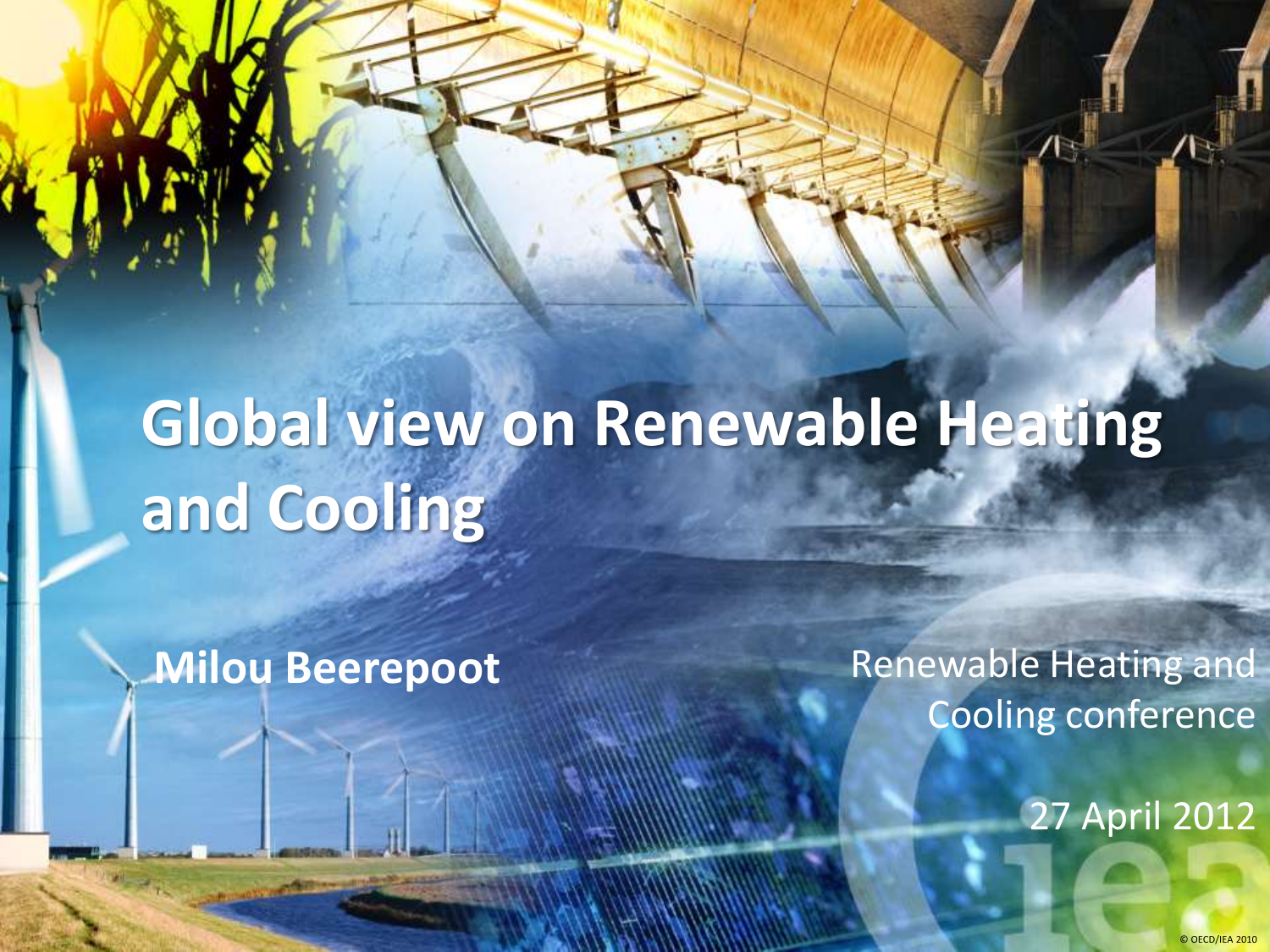## **Final energy use for heat**

**in 2009 (IEA, 2011)**



 **Heat has an important role to play in encouraging efficiency measures and large scale deployment of renewables**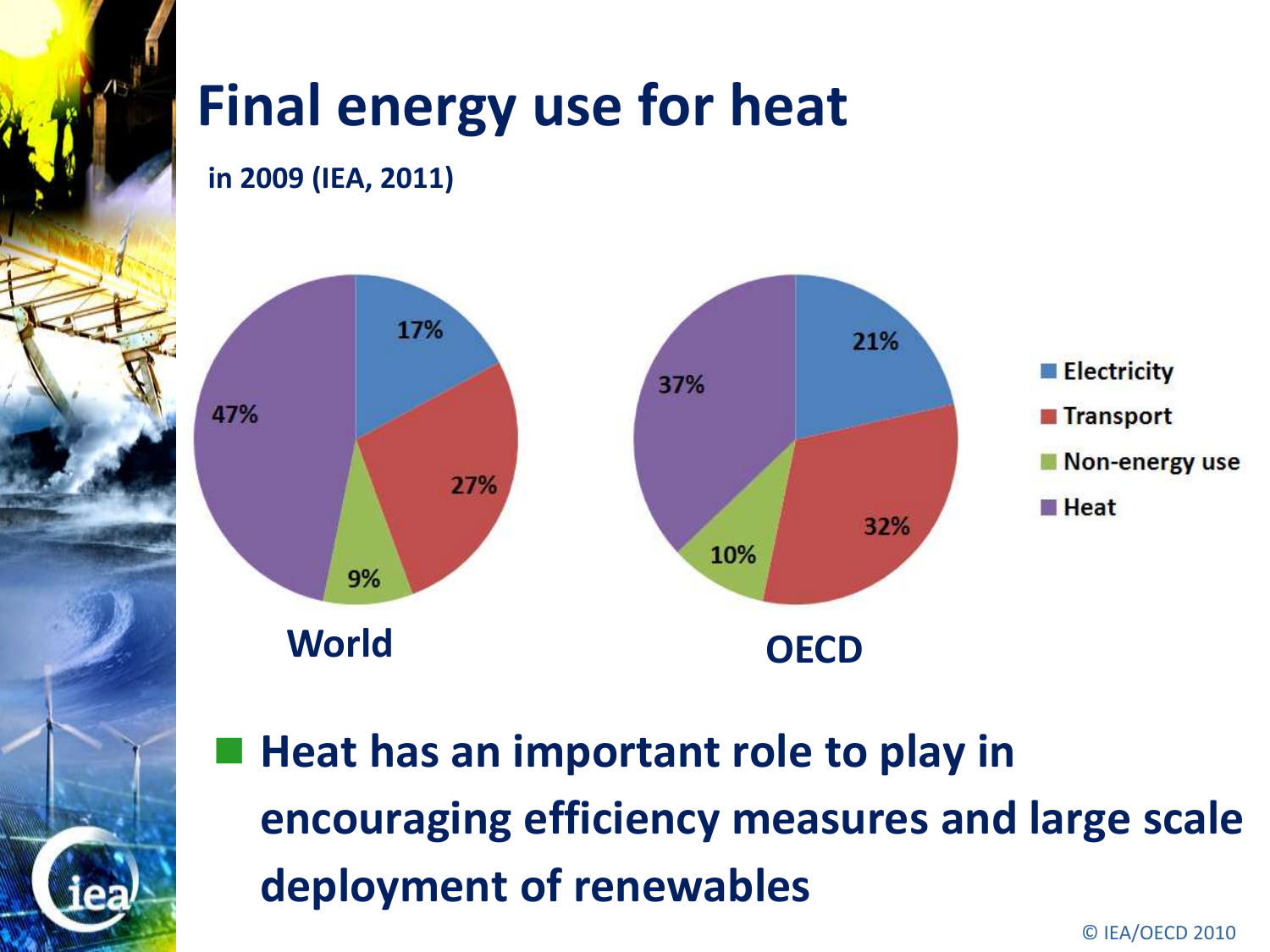#### **Fuel mix in final energy consumption for heat in 2009 (IEA, 2011)**



 **OECD shows high dependency on gas used for heat, renewable heat is dominated by biomass**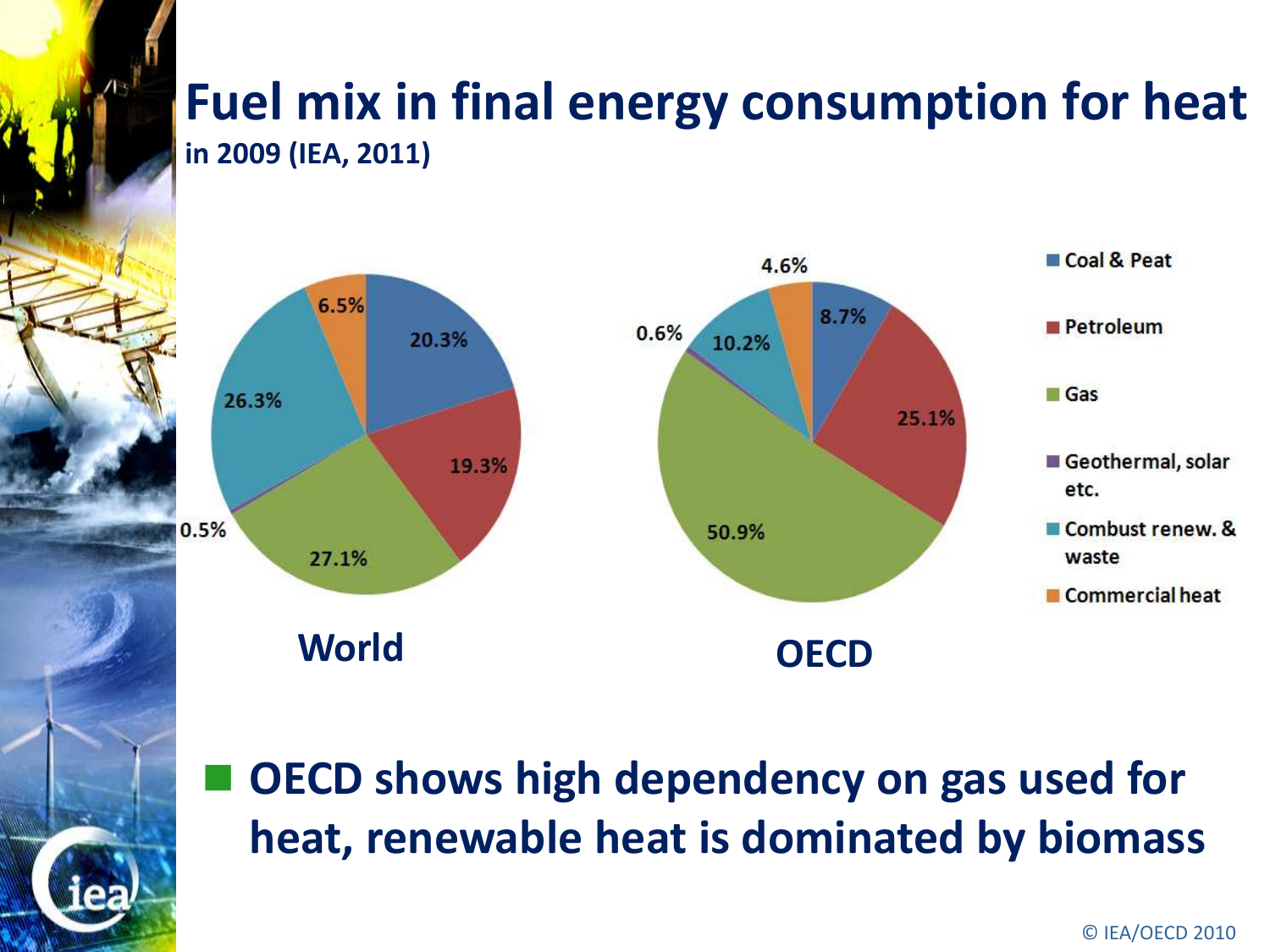

**in 2009 (IEA, 2011)**



 **Heat demand is not just coming from buildings: industry has a substantial share**

**CONSTRUCTION CONSTRUCTED AND LOCAL CONSTRUCTION CONSTRUCTED AND LOCAL CONSTRUCTION** CONSTRUCTED **CONSTRUCTED**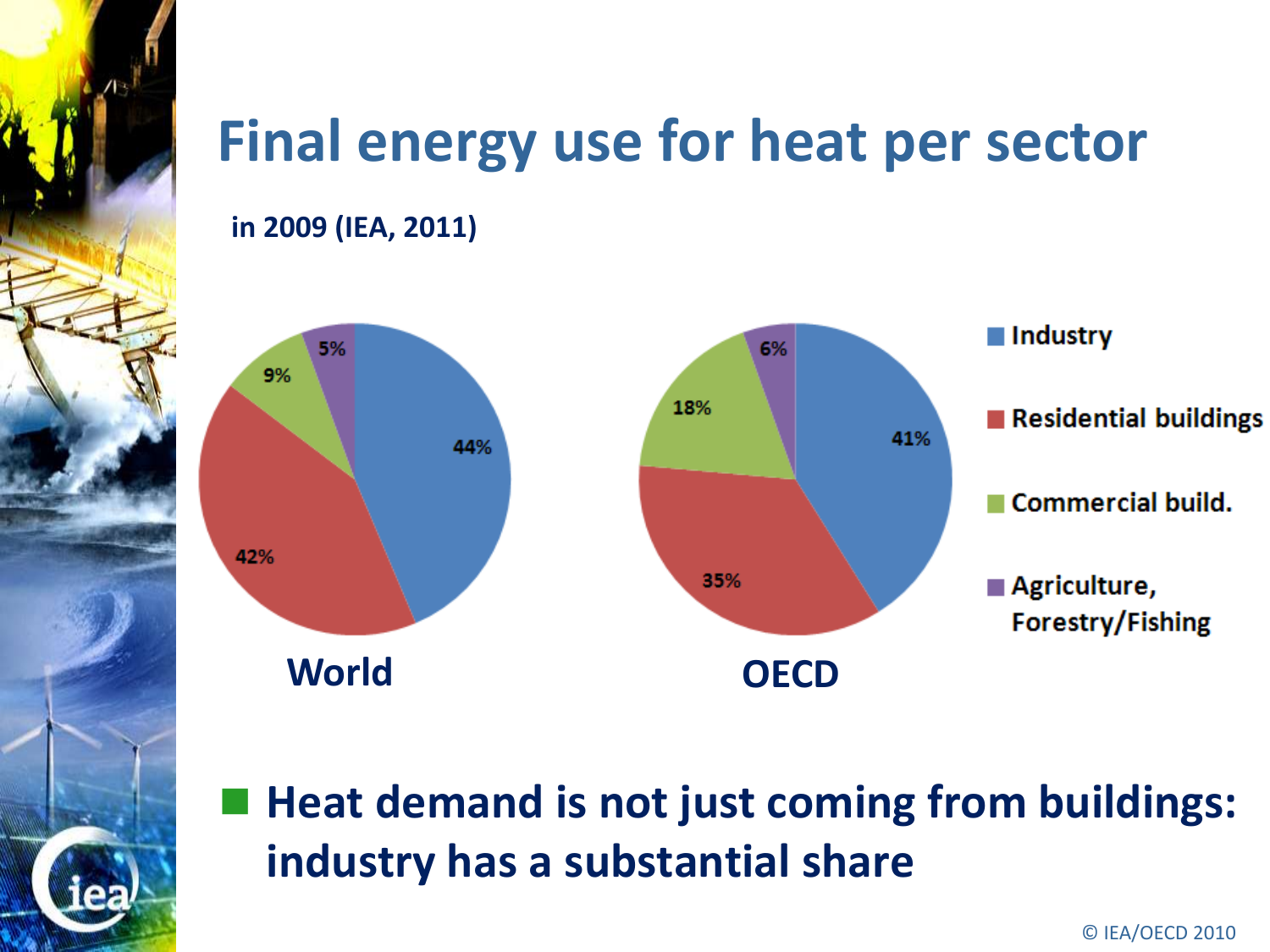# **Relevance of heat in different climates**







**CONSTRUCTION CONSTRUCTED AND LOCAL CONSTRUCTION CONSTRUCTED AND LOCAL CONSTRUCTION** CONSTRUCTED **CONSTRUCTED**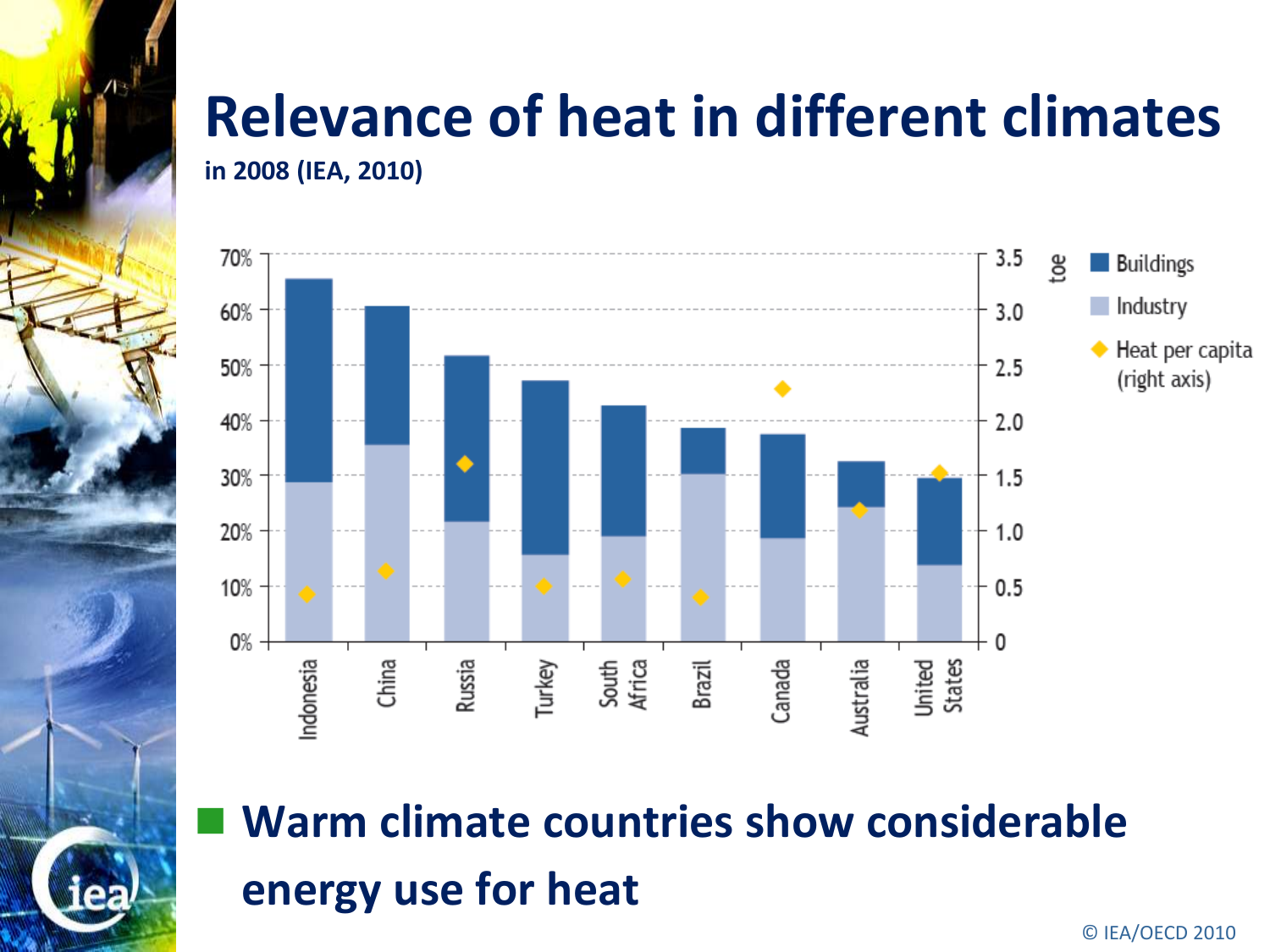### **Share of renewables in total heat demand by type in selected OECD countries in 2008 (IEA, 2010)**



 **The share of renewable energy in total demand for heat varies widely in OECD countries: ample room for increasing RES-H levels!**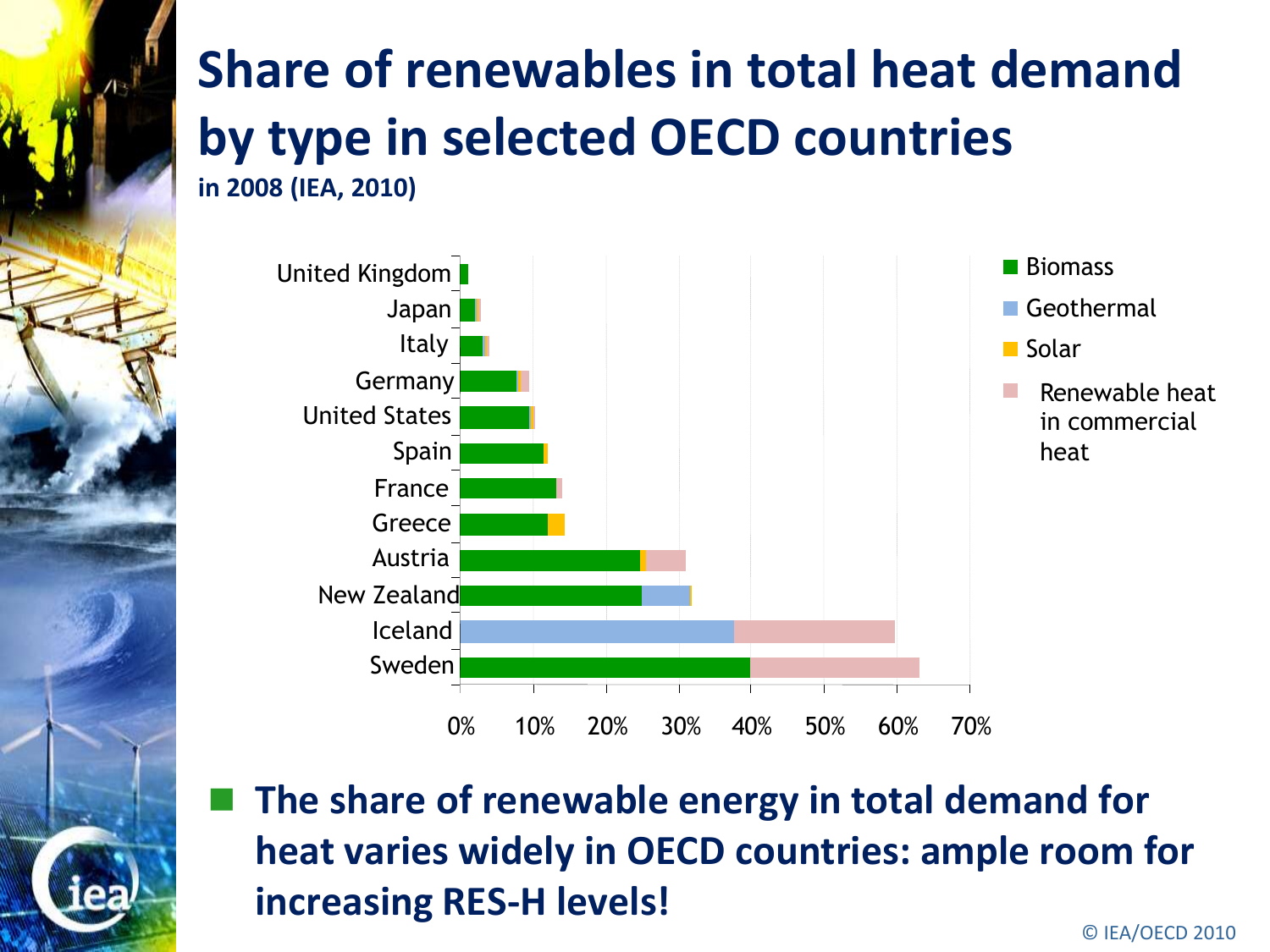

## **Rationale for more attention to RES-H**

- **Substantial shares in final energy use**
- **Energy security issues related to fossil fuels used for heat**
- **Industry sector just as important as building sector: heat is just as relevant in warm climate countries**
- **Big differences in shares of RES-H per country demonstrate that there are great opportunities to increase RES-H in many countries**
- **CONSTRUCTION CONSTRUCTED AND LOCAL CONSTRUCTION CONSTRUCTED AND LOCAL CONSTRUCTION** CONSTRUCTED **CONSTRUCTED -> Why only modest attention and how to address with policies?**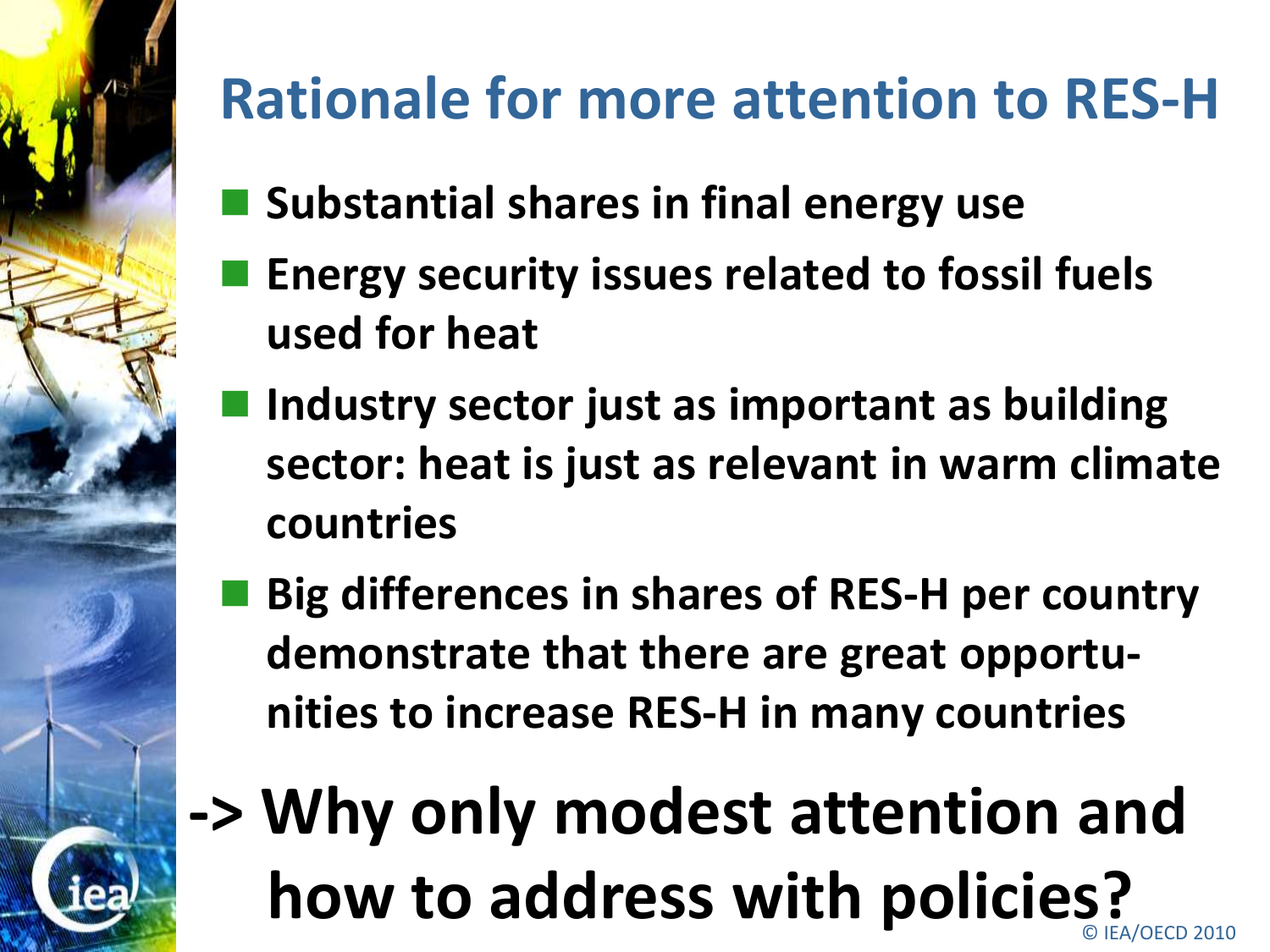

## **Barriers to deployment renewable heat**

### **Challenges HEAT SECTOR**

#### **Investor climate:**

- **Fragmented market: variety of stakeholders**
- **Fragmented finance: millions of investors**
- **Diverging investment decision criteria and "split-incentive" problem**

#### **Market infrastructure:**

- **Gatekeepers between supply and demand**
- **Suppliers of fuels as liable parties**
- **Incumbent heat infrastructure influence potential alternatives**

#### **Climate influence:** - **Space heating demand dominant in cold climates, industrial heat dominant in warm climates: resulting in different heat**

**infastructures**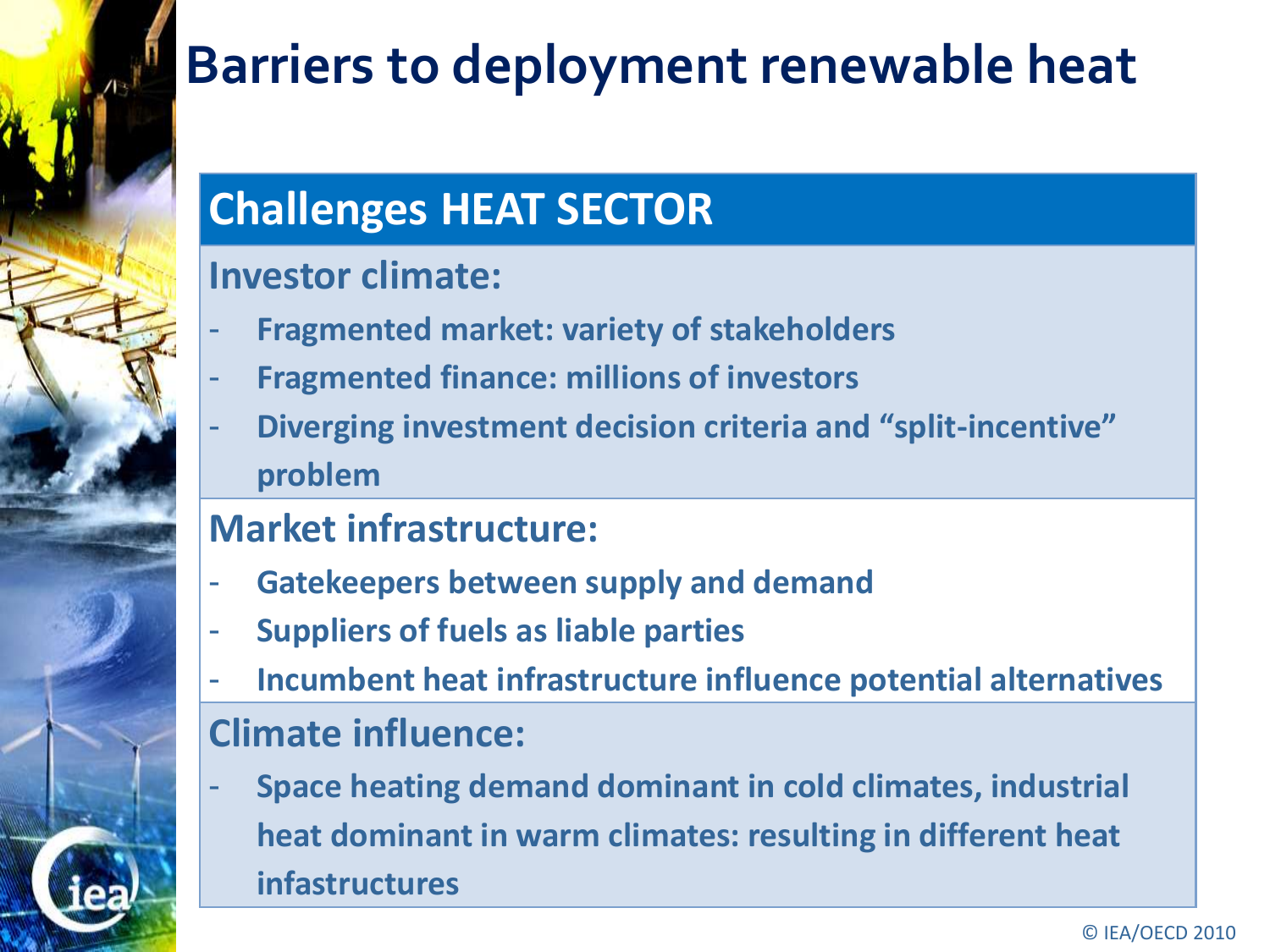

### **Renewable energy policy principles (IEA, 2011)**

#### **General policy** principles

Develop a clear roadmap. including targets that generate confidence

Provide a suitable mixture of support, which may include both capital and revenue support

Ensure that the necessary regulatory framework is in place and streamlined

Drovido cunnant fartho

**Ensure a predictable and** adaptable support environment, backed by credible and ambitious targets

**Ensure continued growth** in deployment, while controlling total policy costs, and encourage improved cost competitiveness

**Deal with system** integration issues (such as the biofuels blending wall or system integration of variable renewable power)

Ensure that energy market design is commensurate with high levels of RE penetration Maintain public

**Technology push** instruments **Market pull** instruments **RD&D** phase **Take-off Consolidation** Inception phase phase phase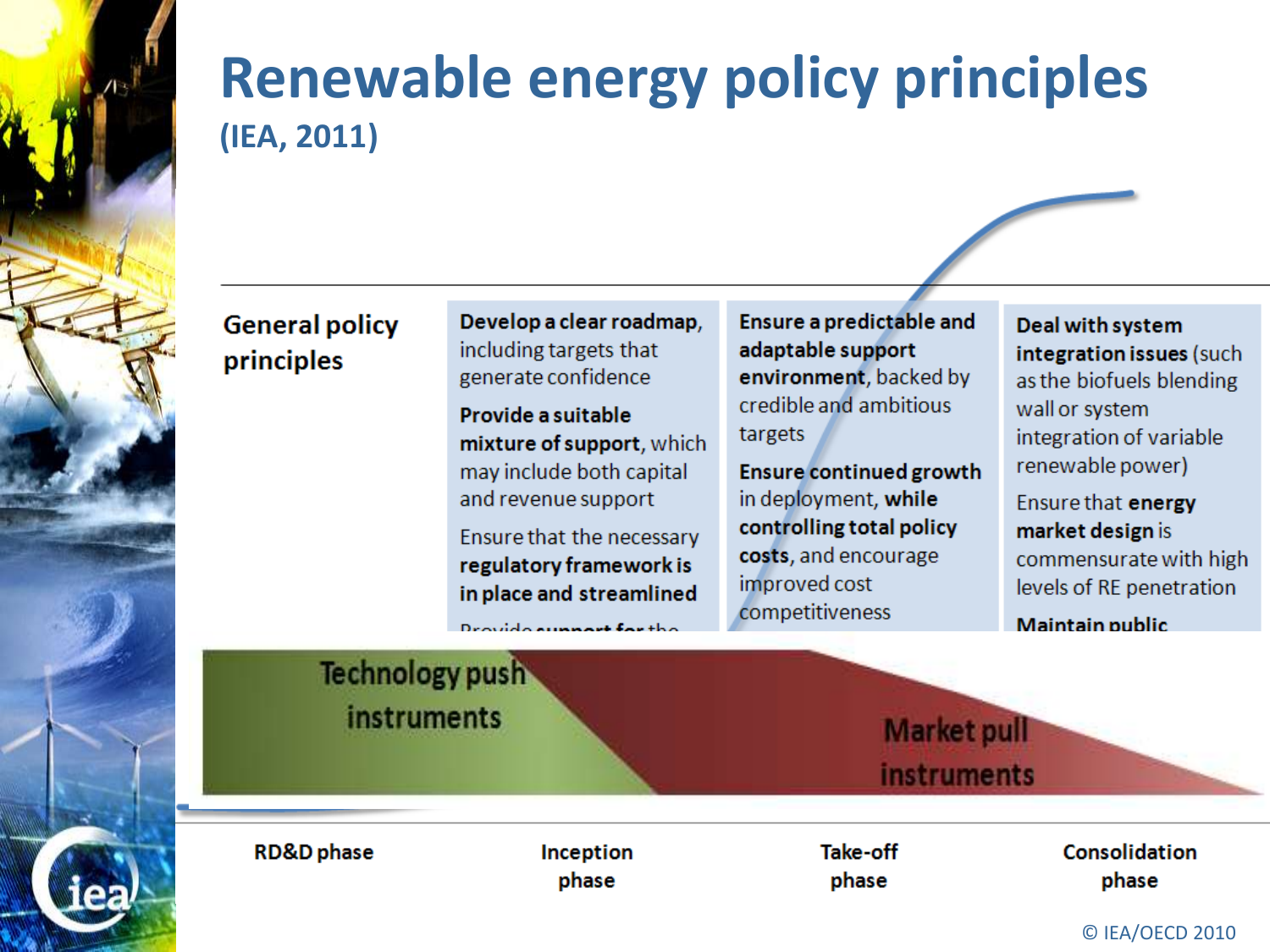### **Renewable heat policy: additional principles (IEA, forthcoming 2012)**

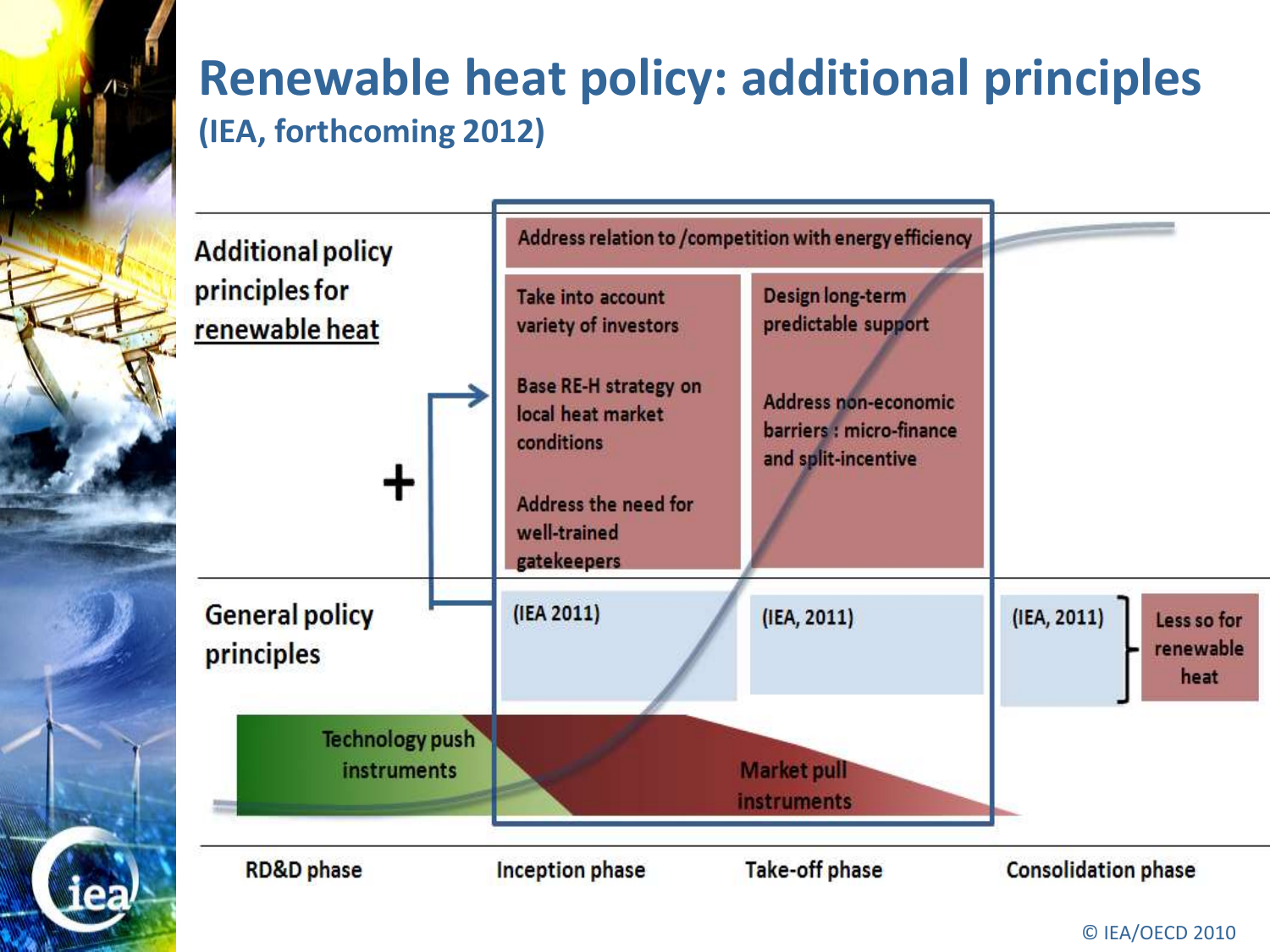

## **Conclusions**

- **Renewable heat sector in between renewable power and energy efficiency:**
	- **- commercial heat may use power experience**
	- **- small scale: energy efficiency experience?**
- **Heterogeneity of heat market subject to additional policy principles in inception phase and take-off phase of technology development**
- **Consolidation phase: RES-H favorable**
- **Custom-made policies needed per target group**
- **Addressing non-economic barriers, especially new financing models, important**